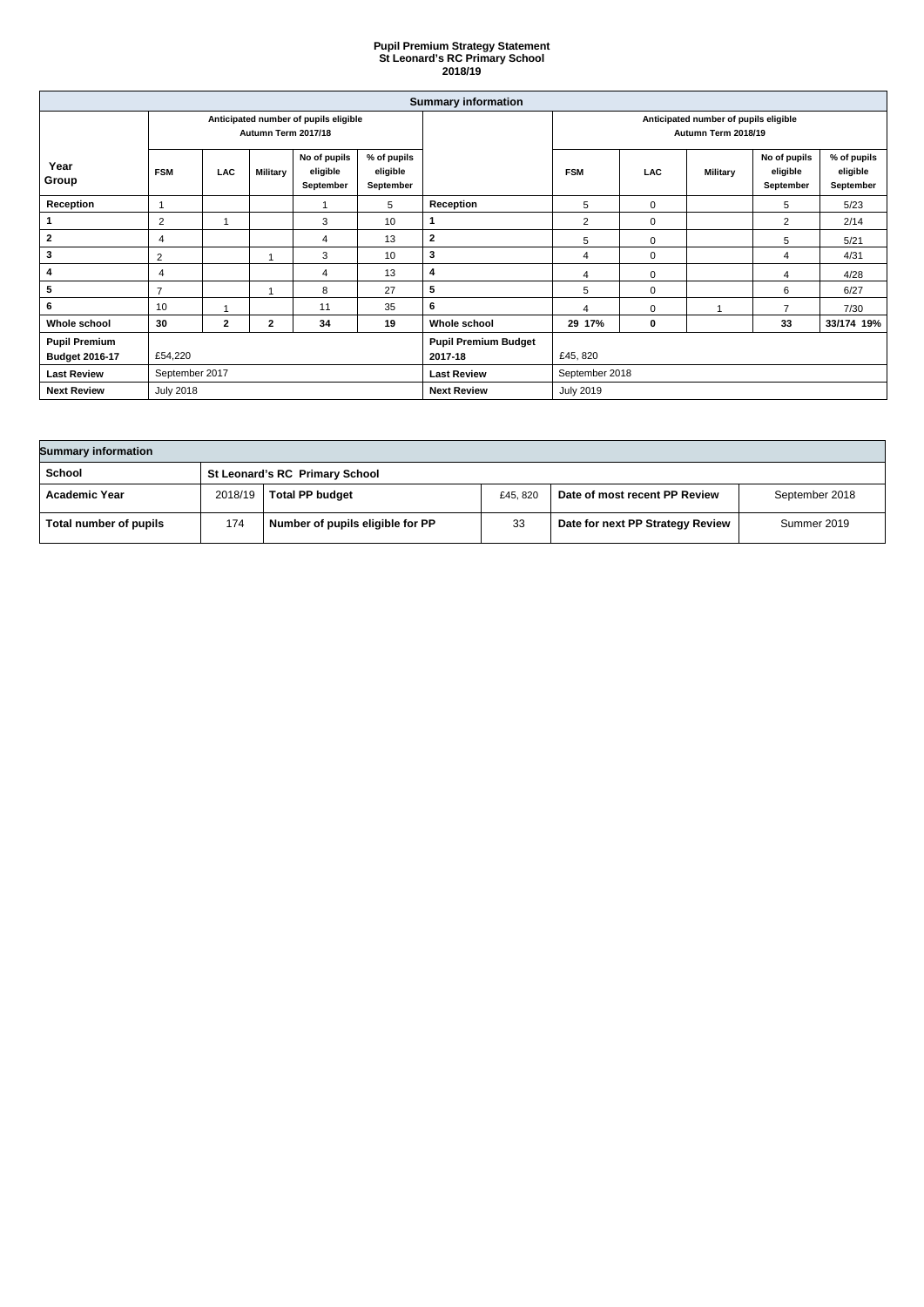| <b>Current attainment</b>                                       |                                                  |                                                                              |  |  |  |
|-----------------------------------------------------------------|--------------------------------------------------|------------------------------------------------------------------------------|--|--|--|
| <b>KS2 Outcomes Summer 2018</b>                                 | <b>Pupils eligible for PP</b><br>11/31 in cohort | Pupils not eligible for PP-<br>KS <sub>2</sub><br>(national average 48% RWM) |  |  |  |
| % achieving expected or above in reading, writing & mathematics | 36%                                              | 50%                                                                          |  |  |  |
| Reading attainment Expected Standard                            | 36%                                              | 55%                                                                          |  |  |  |
| Reading attainment Greater Depth Standard                       | 0%                                               | 10%                                                                          |  |  |  |
| Writing attainment Expected Standard                            | 73%                                              | 90%                                                                          |  |  |  |
| Writing attainment Greater Depth Standard                       | 9%                                               | 25%                                                                          |  |  |  |
| Maths attainment Expected Standard                              | 46%                                              | 70%                                                                          |  |  |  |
| Maths attainment Greater Depth Standard                         | $0\%$                                            | 10%                                                                          |  |  |  |
| SPAG attainment Expected Standard                               | 64%                                              | 85%                                                                          |  |  |  |
| SPAG attainment Greater Depth Standard                          | 18%                                              | 25%                                                                          |  |  |  |
| Progress score in reading<br>Scaled score                       | 98.1 (NAT 101)                                   | 100.9 (NAT 105)                                                              |  |  |  |
| Progress score in writing                                       |                                                  |                                                                              |  |  |  |
| Progress score in mathematics<br>Scaled score                   | 100.3 (NAT 102)                                  | 103.1 (NAT 105)                                                              |  |  |  |
| Progress score in SPAG<br>Scaled score                          | 104.1 (NAT 104)                                  | 104.9 (NAT 107)                                                              |  |  |  |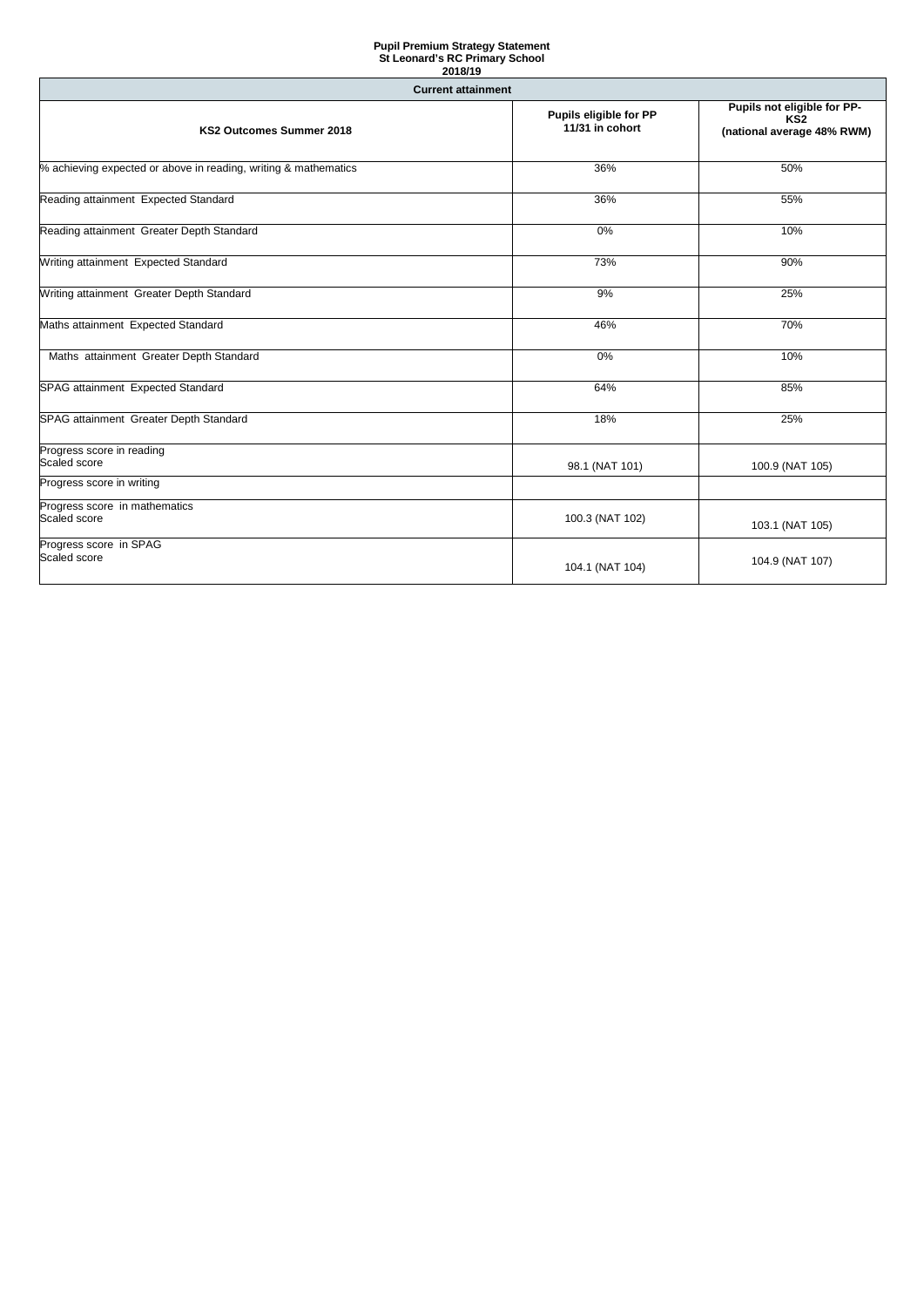| 20 I VI I J                                                                                                |                                                 |                                                                   |  |  |  |  |
|------------------------------------------------------------------------------------------------------------|-------------------------------------------------|-------------------------------------------------------------------|--|--|--|--|
| KS1 Outcomes Summer 2018                                                                                   | <b>Pupils eligible for PP</b><br>4/27 in cohort | Pupils not eligible for PP-<br>KS1<br>23/27 in cohort             |  |  |  |  |
| Reading attainment Expected Standard                                                                       | 50%                                             | 70%                                                               |  |  |  |  |
| Writing attainment Expected Standard                                                                       | 50%                                             | 52%                                                               |  |  |  |  |
| Maths attainment Expected Standard                                                                         | 50%                                             | 48%                                                               |  |  |  |  |
| RWM Combined attainment Expected Standard                                                                  | 50%                                             | 48%                                                               |  |  |  |  |
| <b>EYFS</b>                                                                                                | <b>Pupils eligible for PP</b><br>1/13 in cohort | Pupils not eligible for PP-<br>KS <sub>1</sub><br>12/13 in cohort |  |  |  |  |
| % achieving GLD (Good Level of Development)                                                                | 0%                                              | 83%                                                               |  |  |  |  |
| Barriers to future attainment (for pupils eligible for PP)                                                 |                                                 |                                                                   |  |  |  |  |
| Early language and communication difficulties<br>1.                                                        |                                                 |                                                                   |  |  |  |  |
| 2. Reading and writing attainment for pupils who are eligible for pupil premium is lower than other pupils |                                                 |                                                                   |  |  |  |  |
| Maths attainment for pupils who are eligible for pupil premium is lower than other pupils<br>3.            |                                                 |                                                                   |  |  |  |  |
| Wider opportunities in the world, e.g. trips and visits<br>4.                                              |                                                 |                                                                   |  |  |  |  |
| Poor attendance and punctuality issues<br>5.                                                               |                                                 |                                                                   |  |  |  |  |
| Social, emotional and behavioural difficulties<br>6.                                                       |                                                 |                                                                   |  |  |  |  |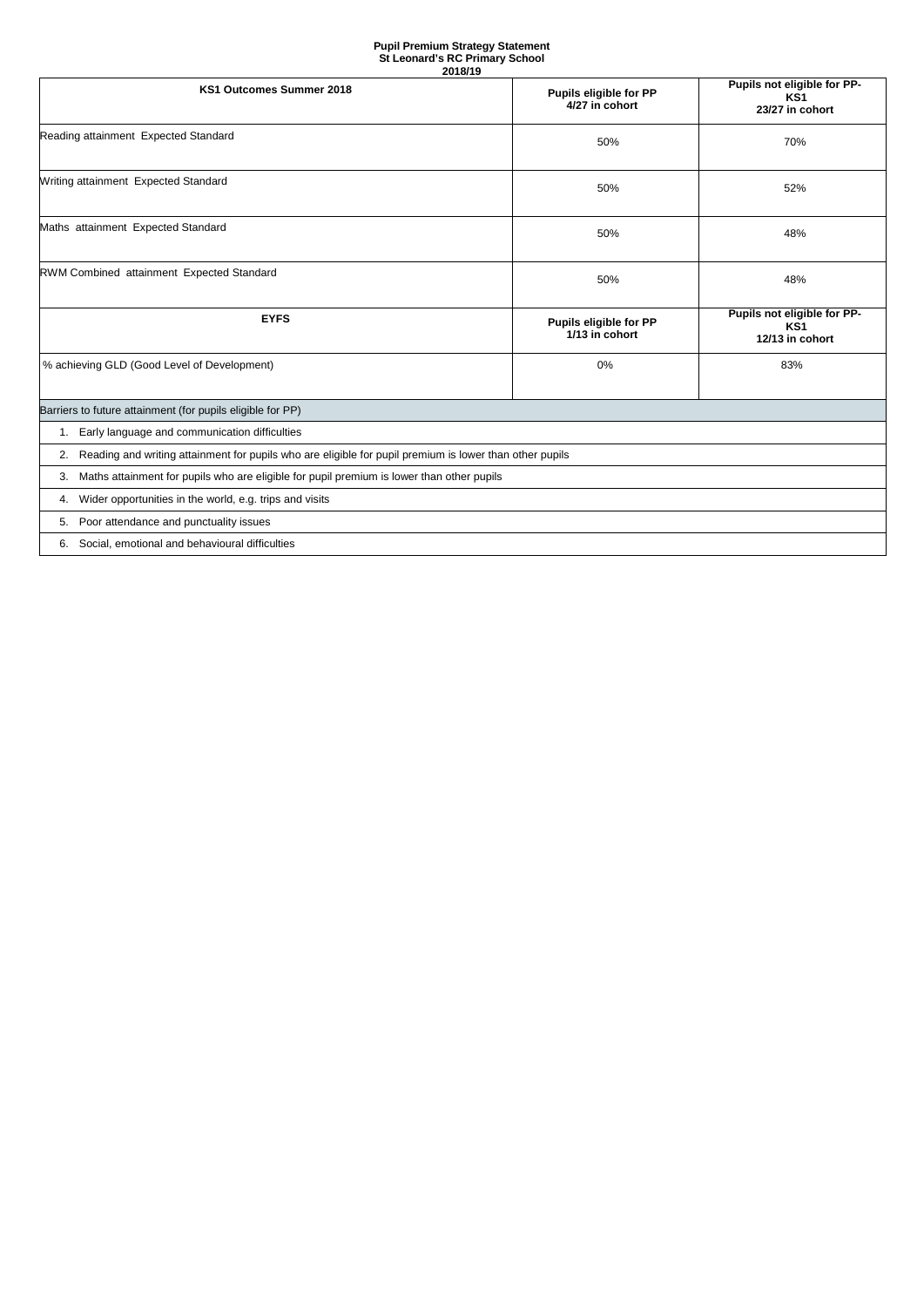| Outcomes (desired outcomes and how they will be measured)                                                                         | Success criteria                                     |
|-----------------------------------------------------------------------------------------------------------------------------------|------------------------------------------------------|
| 1. Barrier- Early language and communication difficulties                                                                         | Pupils eligible for Pupil Premium make as much       |
|                                                                                                                                   | progress as 'other' pupils in Phonics. Measured by   |
| Improving phonic attainment for pupils eligible for Pupil Premium in Reception, KS1 and lower Key Stage 2.                        | class teacher assessments and externally             |
| This will be achieved through:                                                                                                    | moderation practices established internally with in  |
| Daily Phonic teaching in streamed groups<br>Intervention includes:                                                                | School and externally with cluster groups. Monitored |
| Targeted Phonic intervention.                                                                                                     | by the English Lead.                                 |
| Read, Writ Inc intervention                                                                                                       |                                                      |
| BLAST intervention, a new intervention, where staff have been trained                                                             |                                                      |
| Project X Code, a new intervention, where staff have been trained                                                                 | Pupils in Early Years make as much progress as       |
| Staff training is organised to ensure there is quality first teaching in the delivery of phonics. Training to be led by the Local | 'other ' pupils in Communication and Language and    |
| authority, in school observations and also CPD by the English Leader                                                              | from entry to exit there has been an acceleration of |
| Additional adult support, in addition to class teacher and HLTA to support interventions                                          |                                                      |
| Improving communication and language within the Early Years through targeted 1:1 intervention within the setting.                 | progress.                                            |
|                                                                                                                                   |                                                      |
| Barrier- Reading and writing attainment for pupils who are eligible for pupil premium is lower than other pupils                  |                                                      |
| Improving reading and writing attainment for pupils eligible for Pupil premium pupils that have been identified.                  |                                                      |
| We will do this with a targeted 1:1 reading intervention programme.                                                               |                                                      |
| Targeted phonics intervention                                                                                                     | Pupils identified and eligible for PP to make        |
| <b>BLAST</b> intervention                                                                                                         | accelerated progress in reading. Measured by         |
| Reading comprehension intervention                                                                                                | ongoing assessment strategies and analysis of        |
| Listening to pupils read daily                                                                                                    | standardised tests. Data analysed and progress       |
| Providing high quality texts to read                                                                                              | monitored by the English Lead.                       |
| Responsive teaching                                                                                                               |                                                      |
| Quality feedback given to children, both verbal and written                                                                       |                                                      |
| Children having a clearer understanding of their reading and writing targets in order to tackle next steps                        |                                                      |
| CPD focusing on raising standards and diminishing the difference in reading and writing between PP                                |                                                      |
| Opportunities to develop reading outside of the classroom, Reception Bedtime Reading Scheme                                       |                                                      |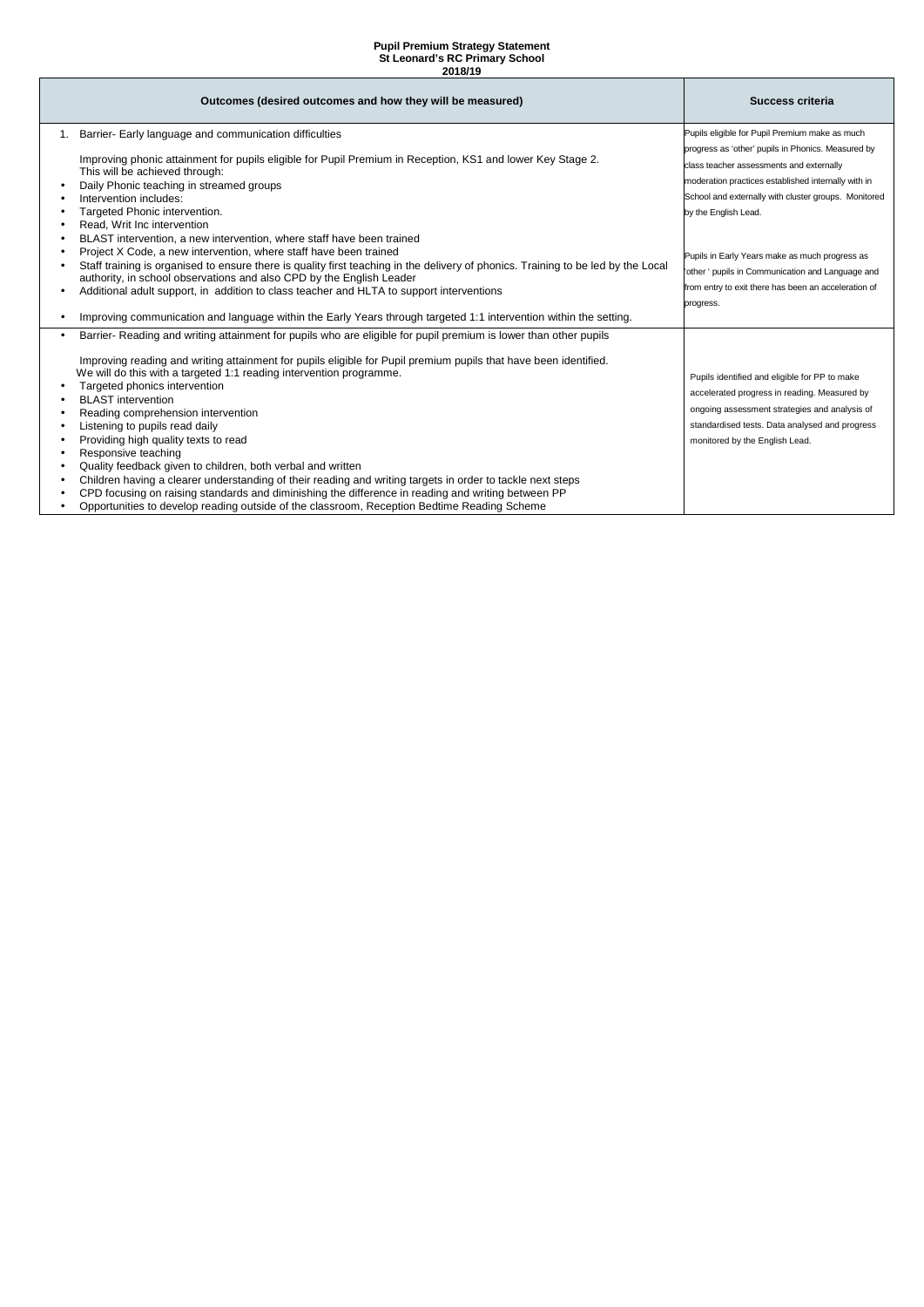| 2. | Barrier- Maths attainment for pupils who are eligible for pupil premium is lower than other pupils<br>Improving the attainment and progress in maths for all Pupil Premium pupils.<br>We will do this through:<br>CPD to support quality first teaching with a focus on reasoning, challenge and questioning<br>Targeted maths interventions and Booster classes to support pupils that need additional support to catch up<br>Pre-teaching Responsive intervention<br>Booster for Year 6 pupils                                                                            | Pupils eligible for PP make as much<br>progress as 'other' pupils in the Maths<br>from their baseline data. Measured by<br>class teacher assessments and<br>successful moderation practices<br>established internally with in School and<br>externally with cluster schools.<br>Monitored by the Maths Lead.                                                                               |
|----|-----------------------------------------------------------------------------------------------------------------------------------------------------------------------------------------------------------------------------------------------------------------------------------------------------------------------------------------------------------------------------------------------------------------------------------------------------------------------------------------------------------------------------------------------------------------------------|--------------------------------------------------------------------------------------------------------------------------------------------------------------------------------------------------------------------------------------------------------------------------------------------------------------------------------------------------------------------------------------------|
|    | Barrier 2 and 3- Increasing the rates of progress across the school for high attaining pupils eligible for PP.<br>We will do this through:<br>Booster intervention for Year 6 pupils in Spring term 2019<br>$\bullet$<br>CPD led by Maths and English Leaders and Local Authority SIO training to support quality first teaching with a<br>$\bullet$<br>focus on meeting the needs of all learners, challenge and questioning.<br>Intervention for maths for a range of ability groupings in Year 5 and 6 high with an experienced HLTA, in addition to<br>standard lessons | Pupils eligible for PP identified as high<br>abilitiy make as much progress as<br>'other' pupils identified as high ability,<br>across Reception, Key Stage1 & 2 in<br>maths, reading and writing. Measured in<br>by class teacher assessments and<br>successful moderation practices<br>established internally with in school and<br>externally with cluster schools.<br>Monitored by SLT |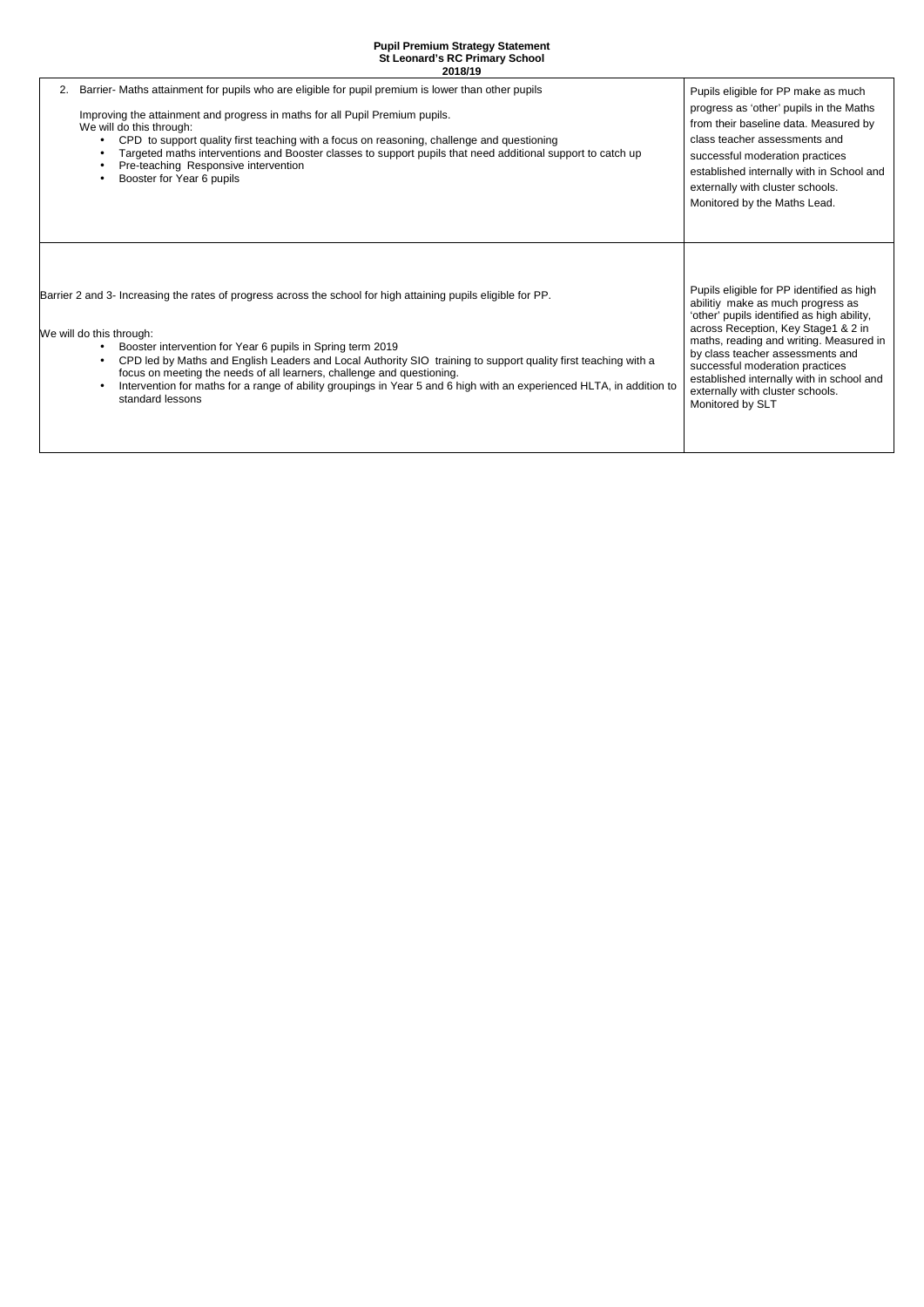| ß. | Barrier - Wider opportunities in the world, e.g. trips and visits<br>Pupils eligible for Pupil Premium are to access co-curricular opportunities<br>We will do this through:<br>Children are targeted for Change for Life activities and day visits<br>Trips are subsidised for trips, e.g. Outdoor adventure such as Derwent Hill as well as class trips<br>Music lessons are subsidised<br>Sporting events are subsidised<br>After school clubs and lunchtime subsidised                                                                                                                                                                   | Children attend after-school clubs, external<br>visits, sporting events, educational visits and<br>music lessons                                                                                           |
|----|----------------------------------------------------------------------------------------------------------------------------------------------------------------------------------------------------------------------------------------------------------------------------------------------------------------------------------------------------------------------------------------------------------------------------------------------------------------------------------------------------------------------------------------------------------------------------------------------------------------------------------------------|------------------------------------------------------------------------------------------------------------------------------------------------------------------------------------------------------------|
| 4. | Barrier- Poor attendance and punctuality issues<br>Increasing attendance and punctuality for pupil eligible for PP.<br>We will do this through:<br>Pupil Premium leader to support families on improving attendance and punctuality<br>Pupil premium children encouraged to arrive at school before 8:55am for early morning activities<br>Pupil Premium children encouraged to come to school breakfast club<br>Attendance Lead to monitor pupils and follow up quickly on persistent lateness<br>Incentives and rewards given for improved attendance and punctuality<br>Parents support their child's learning both in school and at home | Pupils eligible for PP improve their<br>punctuality and this supports their progress<br>and attainment.<br>Attendance for individuals improve.<br>Attendance at parents' events. Homework<br>is completed. |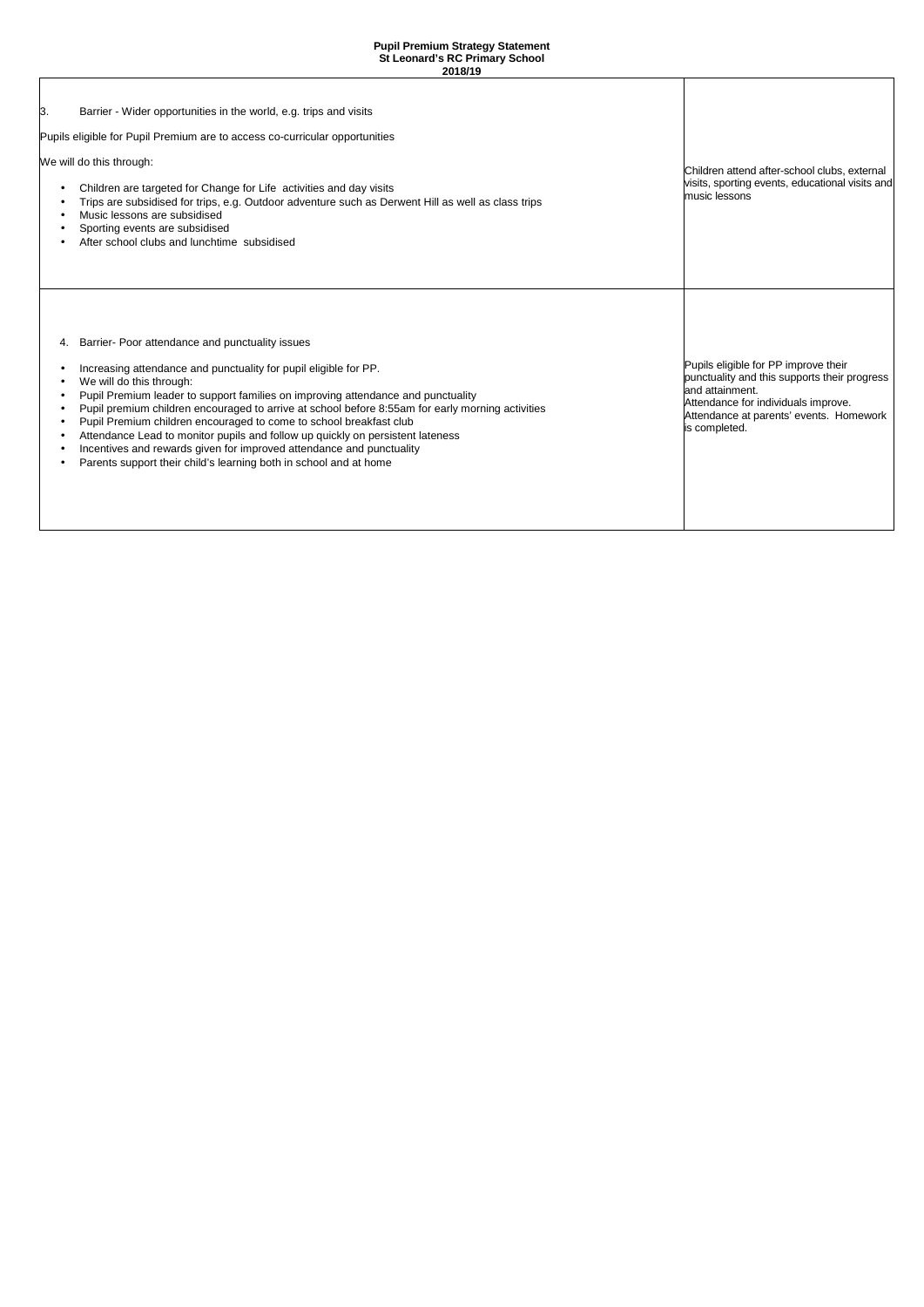| Barrier - Social, emotional and behavioural difficulties                                                                                                                                                                                                                                                                                                                                                                                                                                                                                                                                                                                                                                                                                                                                                                                                                         |                                                                                                                                                                                                                                              |
|----------------------------------------------------------------------------------------------------------------------------------------------------------------------------------------------------------------------------------------------------------------------------------------------------------------------------------------------------------------------------------------------------------------------------------------------------------------------------------------------------------------------------------------------------------------------------------------------------------------------------------------------------------------------------------------------------------------------------------------------------------------------------------------------------------------------------------------------------------------------------------|----------------------------------------------------------------------------------------------------------------------------------------------------------------------------------------------------------------------------------------------|
| Children will have access to early intervention to ensure that their individual needs are met.<br>5.<br>We will do this through:<br>Early intervention, i.e. Early Help<br>$\bullet$<br>Early identification of any social, emotional or behavioural difficulty and intervention used to support<br>$\bullet$<br>Close links established to other agencies to offer support, e.g. Autism Outreach Team, Key Stage 1 Behaviour<br>$\bullet$<br>Team, Key Stage 2 Behaviour Support Service, Speech and Language Team, Language and Learning Team<br>Pastoral support worker<br>$\bullet$<br>Staff CPD on pupil well-being, mental health and wellbeing and mindfulness, managing children with autistic<br>$\bullet$<br>spectrum disorder, managing and supporting vulnerable children<br>Pupil workshops on Mental health and wellbeing, during Anti-Bullying weeks<br>$\bullet$ | Early Help Meetings are supporting<br>children and their families. Pastoral<br>Support sessions provide opportunities<br>for children to receive therapeutic<br>interventions. Pupil Wellbeing improved.<br><b>Pastoral Support Sessions</b> |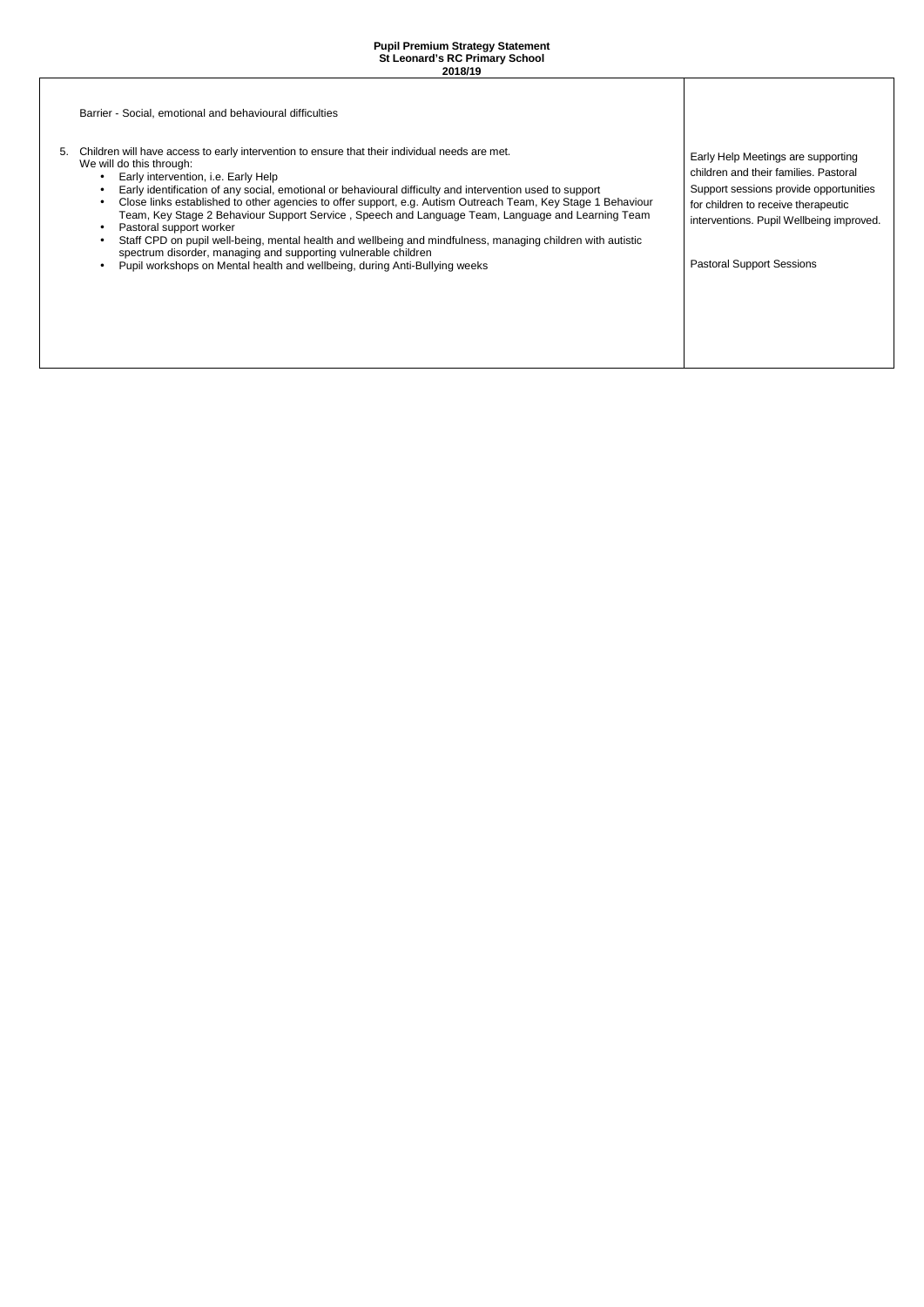| Academic year 2018 2019                                                             |                                                                                                                                     |                                                                                                                                                                                                                                                                                                                                                                                                                                                                         |                     |                                         |
|-------------------------------------------------------------------------------------|-------------------------------------------------------------------------------------------------------------------------------------|-------------------------------------------------------------------------------------------------------------------------------------------------------------------------------------------------------------------------------------------------------------------------------------------------------------------------------------------------------------------------------------------------------------------------------------------------------------------------|---------------------|-----------------------------------------|
|                                                                                     |                                                                                                                                     | The three headings below enable schools to demonstrate how they are using the pupil premium to<br>improve classroom pedagogy, provide targeted support and support whole school strategies.                                                                                                                                                                                                                                                                             |                     |                                         |
| <b>Quality Teaching For All</b>                                                     |                                                                                                                                     |                                                                                                                                                                                                                                                                                                                                                                                                                                                                         |                     |                                         |
| i. Quality of<br>teaching for all                                                   | Chosen action /<br>approach                                                                                                         | What is the evidence and rationale for this choice?                                                                                                                                                                                                                                                                                                                                                                                                                     | <b>Staff lead</b>   | When will you review<br>implementation? |
| Improve phonic<br>attainment for pupils<br>eligible for PP in<br>Reception and KS1. | Staff research in to ways to<br>support the teaching of<br>phonics.<br>English Lead CPD to<br>support the monitoring of<br>Phonics. | Investment in longer term change which will help all pupils. Many<br>different evidence sources, e.g. EEF Toolkit suggest high quality<br>feedback is an effective way to improve attainment, and it is suitable<br>as an approach that we can embed across the school.                                                                                                                                                                                                 | English Leader      | Termly                                  |
| Improve the attainment<br>and progress in Maths<br>for all PP pupils.               | CPD on providing quality<br>first teaching in maths and<br>developing higher order<br>questioning to support<br>reasoning.          | Pupils eligible for PP make as much progress as 'other' pupils in the<br>Maths.<br>Staff training in practices to support reasoning, effective differentiation<br>and questioning for these pupils in all aspects of their learning through<br>Together for Children.<br>Use of White Rose Planning and Times tables Rockstars.                                                                                                                                         | <b>Maths Leader</b> | Termly                                  |
| Improved progress for<br>high attaining pupils                                      | CPD on providing stretch<br>for high attaining pupils.                                                                              | High ability pupils eligible for PP are making less progress than other<br>higher attaining pupils across school.<br>Ensuring that all our more able PP pupils achieve above ARE and are<br>provided with opportunities for challenge and reasoning in all aspects<br>of their learning. We want to train all teachers in practices to provide<br>stretch and encouragement for these pupils in all aspects of their<br>learning through CPD with Together For Children | <b>SLT</b>          | Termly                                  |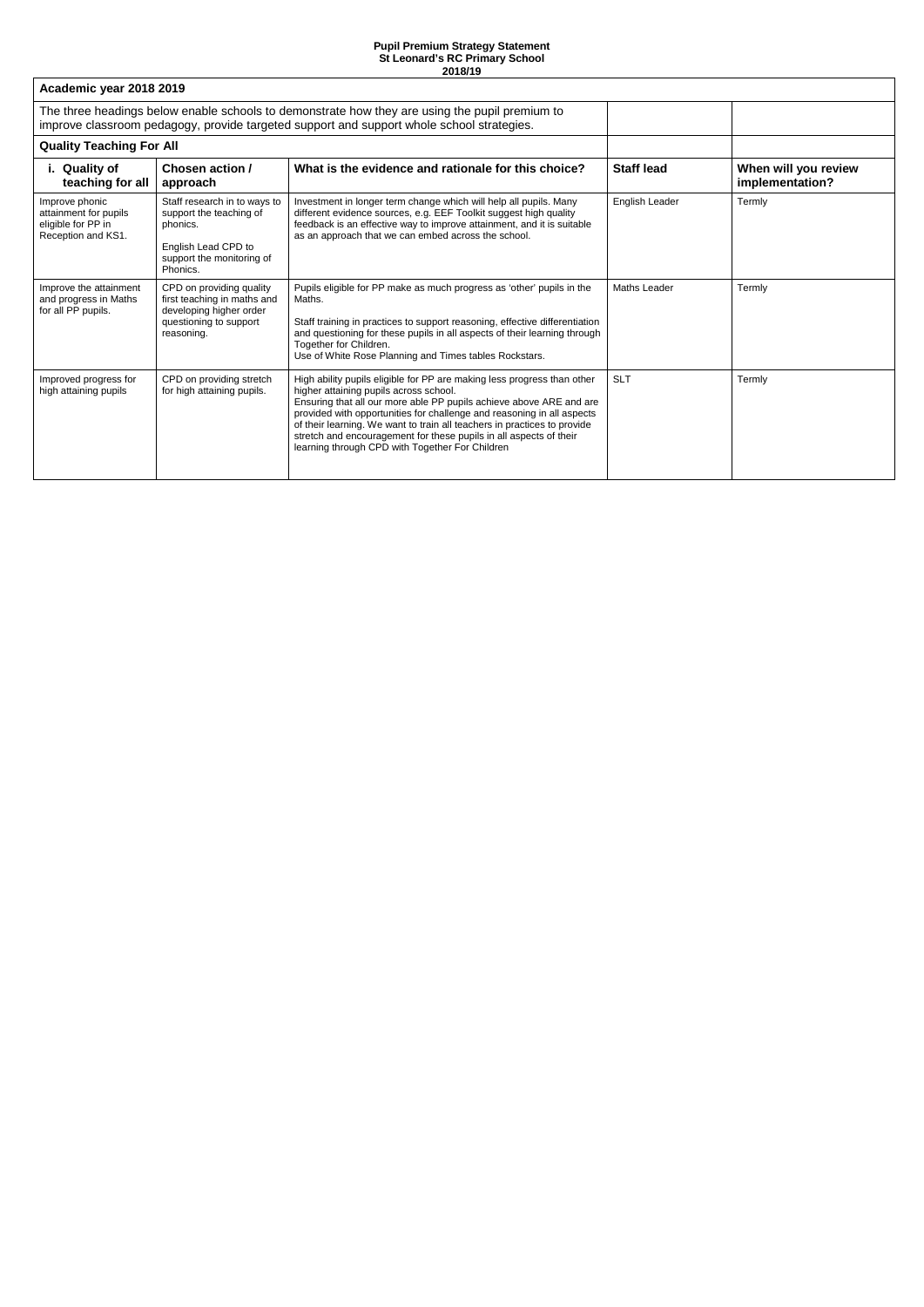| Improve the attainment<br>and progress in Maths<br>for all PP pupils. | CPD on providing quality<br>first teaching in maths and<br>developing higher order<br>questioning to support<br>reasoning. | Pupils eligible for PP make as much progress as 'other' pupils in the<br>Maths.<br>Staff training in practices to support reasoning, effective differentiation<br>and questioning for these pupils in all aspects of their learning through<br>a programme of CPD provided by Together for Children and our<br>maths leader.                                                                                                                                                 | <b>Maths Leader</b> | Termly |
|-----------------------------------------------------------------------|----------------------------------------------------------------------------------------------------------------------------|------------------------------------------------------------------------------------------------------------------------------------------------------------------------------------------------------------------------------------------------------------------------------------------------------------------------------------------------------------------------------------------------------------------------------------------------------------------------------|---------------------|--------|
| Improved progress for<br>high attaining pupils                        | CPD on providing stretch<br>for high attaining pupils.                                                                     | High ability pupils eligible for PP are making less progress than other<br>higher attaining pupils across school.<br>Ensuring that all our more able PP pupils achieve above ARE and are<br>provided with opportunities for challenge and reasoning in all aspects<br>of their learning. We want to train all teachers in practices to provide<br>stretch and encouragement for these pupils in all aspects of their<br>learning through our work with Together for Children | Maths Leader        | Termly |
| How will you ensure it is<br>implemented well?                        | SLT drop ins.                                                                                                              | Planning, assessment, class and book scrutinies monitoring. Moderation sessions planned with Deanery partners. External advisor support , Pupil Progress meetings                                                                                                                                                                                                                                                                                                            |                     |        |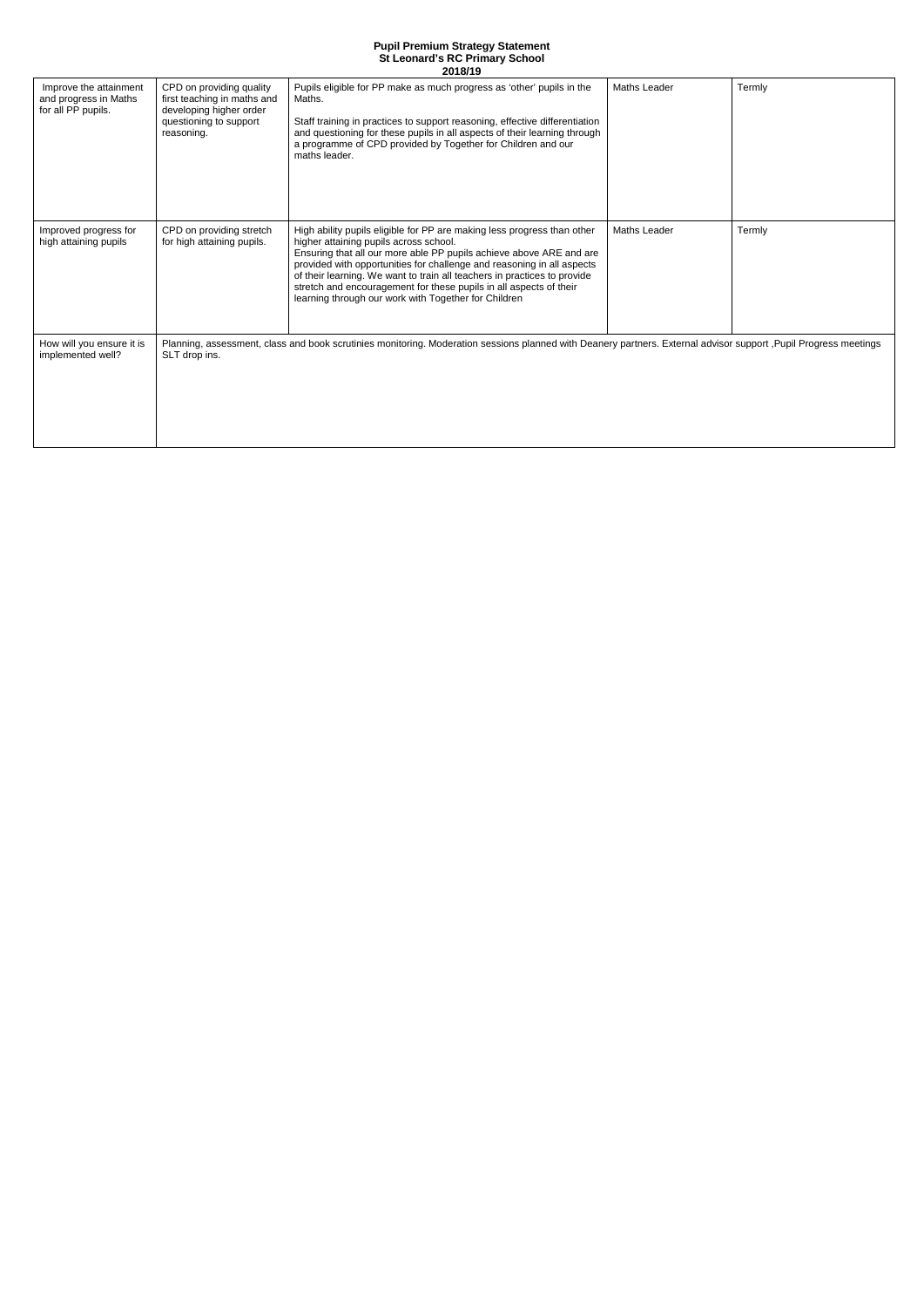| <b>Targeted Support</b>                                                                          |                                                                                                                                                                                                                              |                                                                                                                                                                                                                                                                                                                                                                                                                                                                                                                                                                                                                                                               |                                     |                                         |  |  |
|--------------------------------------------------------------------------------------------------|------------------------------------------------------------------------------------------------------------------------------------------------------------------------------------------------------------------------------|---------------------------------------------------------------------------------------------------------------------------------------------------------------------------------------------------------------------------------------------------------------------------------------------------------------------------------------------------------------------------------------------------------------------------------------------------------------------------------------------------------------------------------------------------------------------------------------------------------------------------------------------------------------|-------------------------------------|-----------------------------------------|--|--|
| <b>Desired outcome</b>                                                                           | <b>Chosen</b><br>action/approach                                                                                                                                                                                             | What is the evidence and rationale for this choice?                                                                                                                                                                                                                                                                                                                                                                                                                                                                                                                                                                                                           | <b>Staff lead</b>                   | When will you review<br>implementation? |  |  |
| Improve phonic<br>attainment for pupils<br>eligible for PP in EYFS<br>and KS1.                   | 1:1 Targeted Intervention<br>for PP pupils who need<br>additional RWI phonic<br>sessions.                                                                                                                                    | Some students need targeted support to catch up. This is a<br>programme which has been independently evaluated and shown to be<br>effective in other schools.                                                                                                                                                                                                                                                                                                                                                                                                                                                                                                 | Year 1/ Reception class<br>teachers | Termly                                  |  |  |
| Improve reading<br>attainment for pupils<br>eligible for PP pupils that<br>have been identified. | Reading intervention/<br>support for pupils<br>identified.                                                                                                                                                                   | The vocabulary of children from the poorest backgrounds lags more<br>than a year behind that of their classmates from richer homes by<br>the time they start school. Some pupils need targeted support to catch<br>up.<br>The Sutton Trust, the charity which sponsored research, said the<br>divide was a "tragic indictment of modern society", showing how<br>educational inequality starts young and leaves children from the most<br>disadvantaged homes struggling to keep up throughout their school<br>years. Children require vocabulary enriched sessions, activities and<br>an environment where their speaking, listening skills can be nurtured. | English Lead<br>EY/KS1 Staff        | Termly                                  |  |  |
| Improve the attainment<br>and progress in Maths<br>for all PP pupils.                            | Weekly small group<br>sessions, pre teaching and<br>responsive intervention in<br>maths for targeted pupils<br>who aren't making enough<br>progress in maths and<br>need additional support to<br>catch up for pupil in KS2. | Some of the students need targeted support to address gaps in their<br>knowledge and understanding.                                                                                                                                                                                                                                                                                                                                                                                                                                                                                                                                                           | <b>Maths Lead</b>                   | Termly                                  |  |  |
| Improved progress for<br>high attaining pupils                                                   | Weekly small group<br>sessions in maths and<br>reading for high-attaining<br>pupils in Year 6 and Year 5<br>with an experienced HLTA,<br>in addition to standard<br>lessons.                                                 | We want to provide extra support to maintain high attainment. Small<br>group interventions with highly qualified staff have been shown to be<br>effective, as discussed in reliable evidence sources.                                                                                                                                                                                                                                                                                                                                                                                                                                                         | <b>Maths Lead</b>                   | Summer 2019                             |  |  |
| How will you ensure it is<br>implemented well?                                                   | Work scrutiny, drop ins, data analysis, pupil voice                                                                                                                                                                          |                                                                                                                                                                                                                                                                                                                                                                                                                                                                                                                                                                                                                                                               |                                     |                                         |  |  |